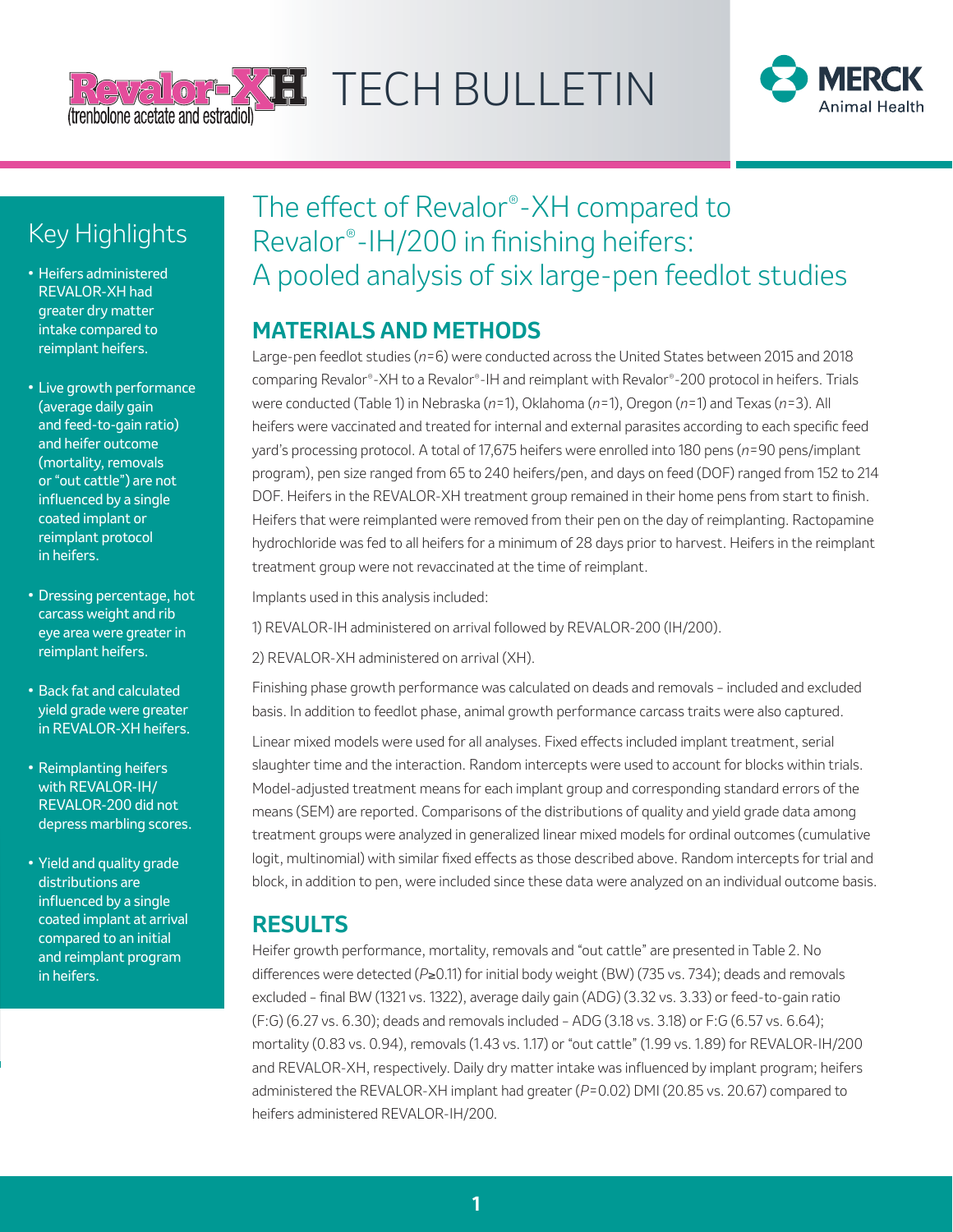

# $\bf H$  TECH BULLETIN

### **RESULTS CONTINUED**

Carcass characteristics are presented in Table 3. Marbling scores did not differ (*P*=0.74; 503 vs. 505) for REVALOR-IH/200 and REVALOR-XH heifers, respectively. Heifers in REVALOR-IH/200 had greater (*P*≤0.02) dressing percentage (64.54 vs. 64.22), HCW (847 vs. 843) and rib eye area (14.24 vs. 13.88) as well as lesser (*P*≤0.01) back fat (0.70 vs 0.72) and USDA yield grade (2.82 vs. 2.97) compared to heifers administered REVALOR-XH. The distribution of USDA yield grade (YG) was impacted (*P*=0.03) by implant regimen: 6.61% vs. 4.26% for YG 1, 31.04% vs. 25.71% for YG 2, 43.24% vs. 45.80% for YG 3, 16.38% vs. 20.75% for YG 4 and 2.72% vs. 3.48% for YG 5, in heifers from REVALOR-IH/200 compared to REVALOR-XH. Distribution of USDA Quality Grade was also altered (*P*=0.01) by implant program: 5.41% vs. 7.02% for USDA Prime, 78.41% vs. 79.70% for USDA Choice, 14.47% vs. 11.98% for USDA Select and 1.71% vs. 1.30% for all other possible grades in heifers administered REVALOR-IH/200 compared to REVALOR-XH.

### **CONCLUSION**

This pooled analysis indicates that feedlot growth performance (ADG and F:G) and heifer outcome (mortality, removal or "out cattle") are not altered by a single coated implant or reimplant regimen. Heifers administered REVALOR-XH had greater dry matter intake (DMI) compared to reimplanted heifers. Carcass dressing percentage, hot carcass weight (HCW) and rib eye area (REA) are greater in reimplanted heifers, in addition to back fat and USDA yield grade being lower in reimplanted heifers, without detriment to marbling scores compared to heifers in REVALOR-XH. Lastly, USDA Yield Grade and Quality Grade distributions were influenced by implant program in finishing heifers.

| <b>Location</b> | <b>Cattle Type</b>                                       | <b>Treatments</b>                             | <b>Reimplant</b><br>Date <sup>3</sup> | <b>Replicate</b><br>Pens (Blocks)/<br><b>Treatment</b> | <b>Heifers/Pen</b> | <b>Initial BW, lbs.</b> | Avg. DOF/<br><b>Treatment</b> |
|-----------------|----------------------------------------------------------|-----------------------------------------------|---------------------------------------|--------------------------------------------------------|--------------------|-------------------------|-------------------------------|
| <b>Nebraska</b> | Continental x<br><b>British</b>                          | IH/200 and XH                                 | 101                                   | 6(6)                                                   | 73                 | 710                     | 183                           |
| <b>Oklahoma</b> | Continental x<br><b>British</b>                          | IH/200,<br>200/200, XH<br>and<br>ONE-Feedlot  | 90                                    | 12(12)                                                 | 130                | 714                     | 184                           |
| Oregon          | Continental x<br>British                                 | IH/200 and XH                                 | 70                                    | 8(8)                                                   | $221 - 240$        | 883                     | 153                           |
| <b>Texas</b>    | Continental x<br><b>British</b>                          | IH/200 and XH                                 | 71                                    | 10(10)                                                 | 125                | 698                     | 164                           |
| <b>Texas</b>    | Continental x<br>British                                 | $IH/200$ and $XH$ :<br>172, 193 or<br>214 DOF | 90                                    | 27(9)                                                  | 70                 | 681                     | 193                           |
| <b>Texas</b>    | Continental x<br>British and<br>British x Bos<br>Indicus | $IH/200$ and $XH$ :<br>150, 171 or<br>192 DOF | 90                                    | 27(9)                                                  | 65-70              | 743                     | 173                           |

**Table 1.** Description of large-pen feedlot studies included in the pooled analysis.<sup>1,2</sup>

1 Enrolled head=17,675, pens=180, blocks=54, studies=6; DOF range=145 to 222, mean=180 DOF.

<sup>2</sup> Only IH/200 and XH heifers were included in the pooled analysis.

<sup>3</sup> Heifers in XH (or ONE-Feedlot) were not removed from their pen at the time of reimplanting for heifers subjected to IH/200 (or 200/200).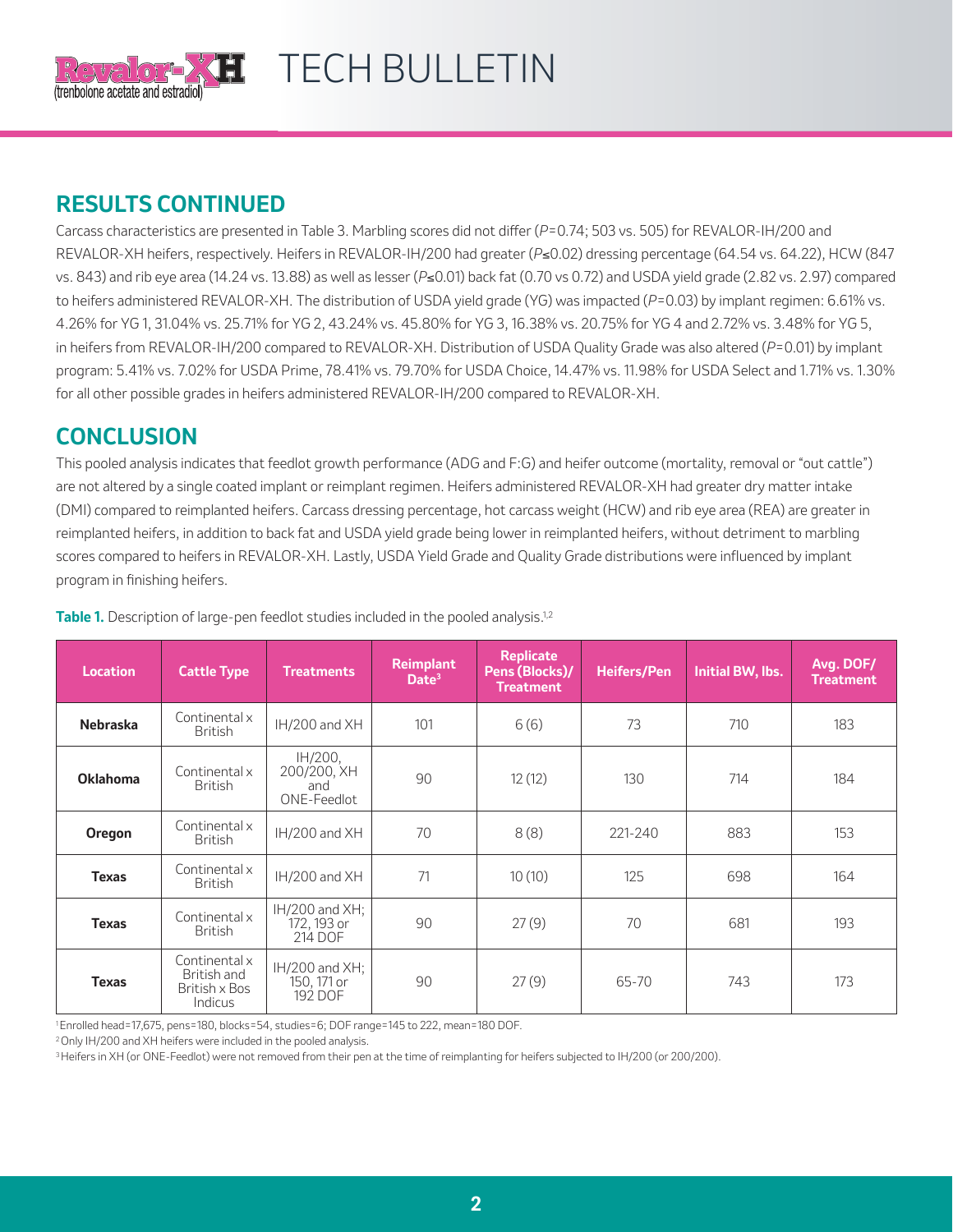**Table 2.** Model-adjusted mean finishing performance and health outcomes of heifers implanted with Revalor-IH followed by reimplant with Revalor-200 or a single Revalor-XH.

| <b>Item</b>                   | <b>IH/200</b> | <b>XH</b> | <b>SEM</b> | P-value |
|-------------------------------|---------------|-----------|------------|---------|
| Initial BW, lbs. <sup>1</sup> | 735           | 734       | 9.1        | 0.29    |
| DMI, lbs. <sup>1</sup>        | 20.67         | 20.85     | 0.280      | 0.02    |
| Deads and removals excluded   |               |           |            |         |
| Final BW, lbs. <sup>1</sup>   | 1321          | 1322      | 9.9        | 0.63    |
| $ADG, Ibs.$ <sup>1</sup>      | 3.32          | 3.33      | 0.049      | 0.35    |
| $F:G^1$                       | 6.27          | 6.30      | 0.045      | 0.30    |
| Deads and removals included   |               |           |            |         |
| ADG, Ibs <sup>1</sup>         | 3.18          | 3.18      | 0.049      | 0.92    |
| $F:G^1$                       | 6.57          | 6.64      | 0.067      | 0.11    |
| Mortality <sup>1</sup>        | 0.83          | 0.94      | 0.160      | 0.59    |
| Removals <sup>2</sup>         | 1.43          | 1.17      | 0.220      | 0.32    |
| "Out Cattle" <sup>2</sup>     | 1.99          | 1.89      | 0.270      | 0.72    |

#### **IMPLANT PROGRAM**

1 Enrolled head=17,675, pens=180, blocks=54, studies=6; DOF range=145 to 222, mean=180 DOF. 2 Enrolled head=13,989, pens=164, blocks=46, studies=5; DOF range=150 to 222, mean=183 DOF.

**Table 3.** Model-adjusted mean carcass characteristics of heifers implanted with Revalor-IH followed by reimplant with Revalor-200 or a single Revalor-XH.

#### **IMPLANT PROGRAM**

| <b>Item</b>                     | <b>IH/200</b> | XН    | <b>SEM</b> | P-value |
|---------------------------------|---------------|-------|------------|---------|
| Dressing, % <sup>a</sup>        | 64.54         | 64.22 | 0.120      | N 01    |
| HCW, Ibs., % <sup>a</sup>       | 847           | 843   | 6.2        | 0.02    |
| Rib eye area, in <sup>2,b</sup> | 14.24         | 13.88 | 0.130      | 0.01    |
| <b>Marbling</b> <sup>b</sup>    | 503           | 505   | 5.2        | 0.74    |
| Back fat, in <sup>b</sup>       | 0.70          | 0.72  | 0.010      | ი ი1    |
| USDA Yield Grade <sup>c</sup>   | 2.82          | 2.97  | 0.040      |         |

<sup>a</sup>Carcasses=17,167, pens=180, blocks=54, studies=6; DOF range=145 to 222, mean=180 DOF. b Carcasses=13,895, pens=126, blocks=45, studies=5; DOF range=145 to 192, mean=171 DOF.

c Carcasses=17,159, pens=180, blocks=54, studies=6; DOF range=145 to 222, mean=180 DOF.





DOF range=152 to 214, mean=180 DOF.



**Figure 2.**

 $\%$ 



Revalor IH/200

USDA Quality Grade distribution, % (*P*=0.01) Carcasses=17,159, pens=180,<br>blocks=54, studies=6; DOF range=152 to 214, mean=180 DOF.